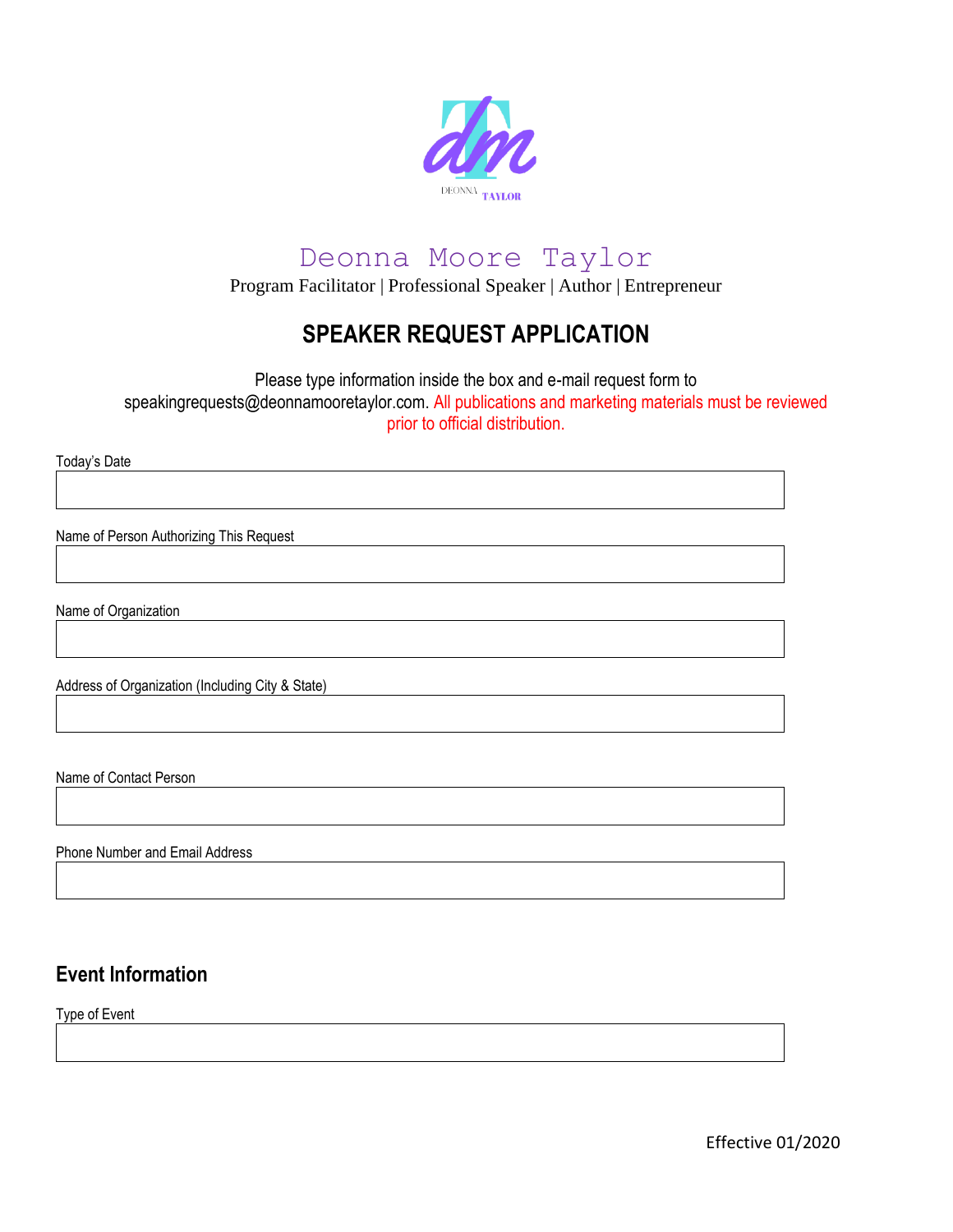

Program Facilitator | Professional Speaker | Author | Entrepreneur

Event Theme (Including Colors, Name, Etc.)

Event Address (if different from the requesting organization listed above)

City/State/Zip/Country

Event Date/Start Time & End Time

Speaker Arrival Time

Number of Anticipated Attendees

Special Parking Instructions for Speaker (if applicable)

Effective 01/2020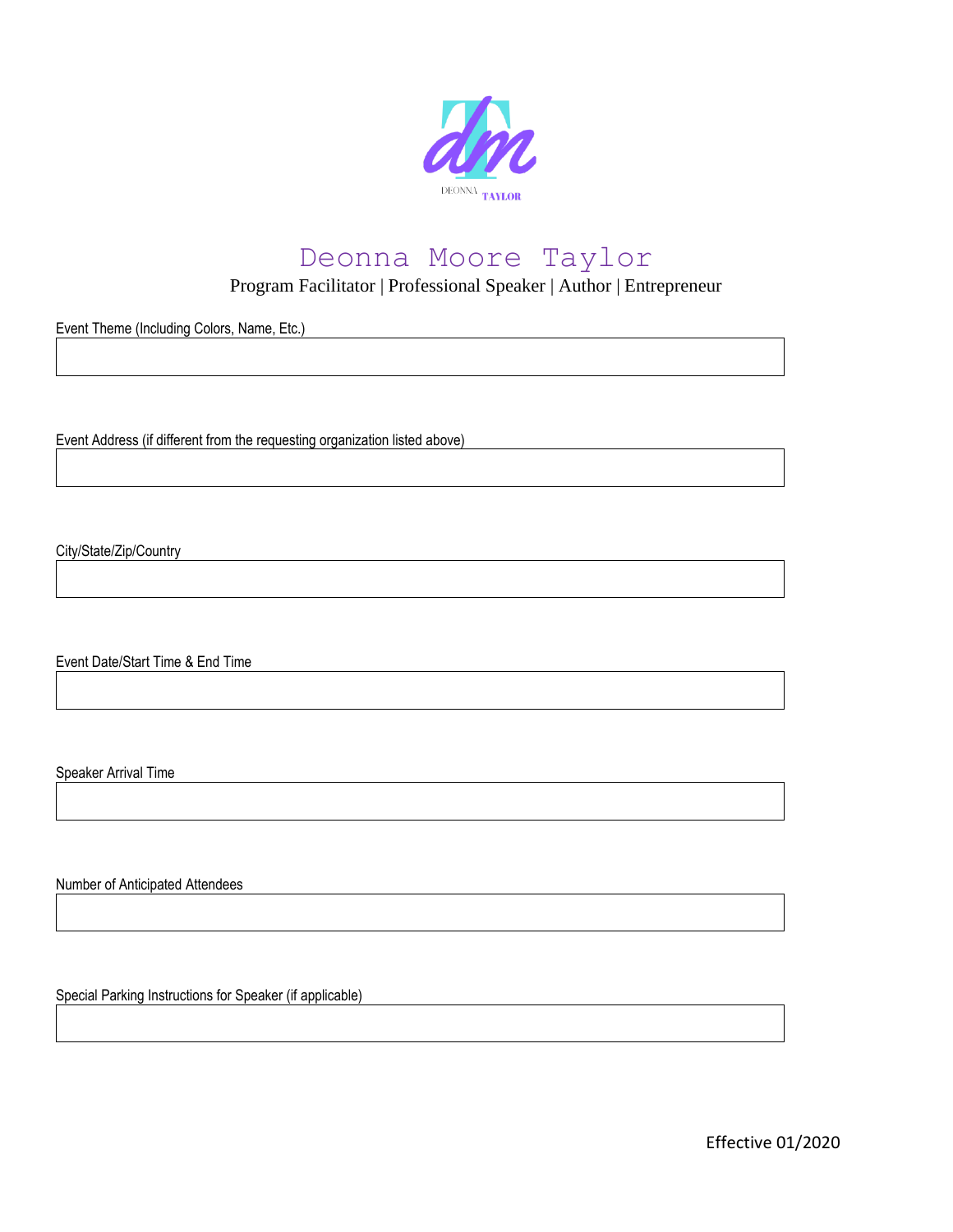

Program Facilitator | Professional Speaker | Author | Entrepreneur

Address of Organization

City/State/ Zip/ Country

## **Honorarium/Payment Information**

Honorarium Amount for Speaker

Honorarium Payment Process (please indicate when speaker will receive honorarium)

Method of Payment (Please Indicate)

**Check PayPal CashApp**

#### Travel Accommodations

Please put an X next to the accommodation/s that your organization will be responsible for (if applicable)

□ Air Travel

Mileage Allowance (Based on IRS rate)

□ Hotel Stay

Food Allowance (determined by organization)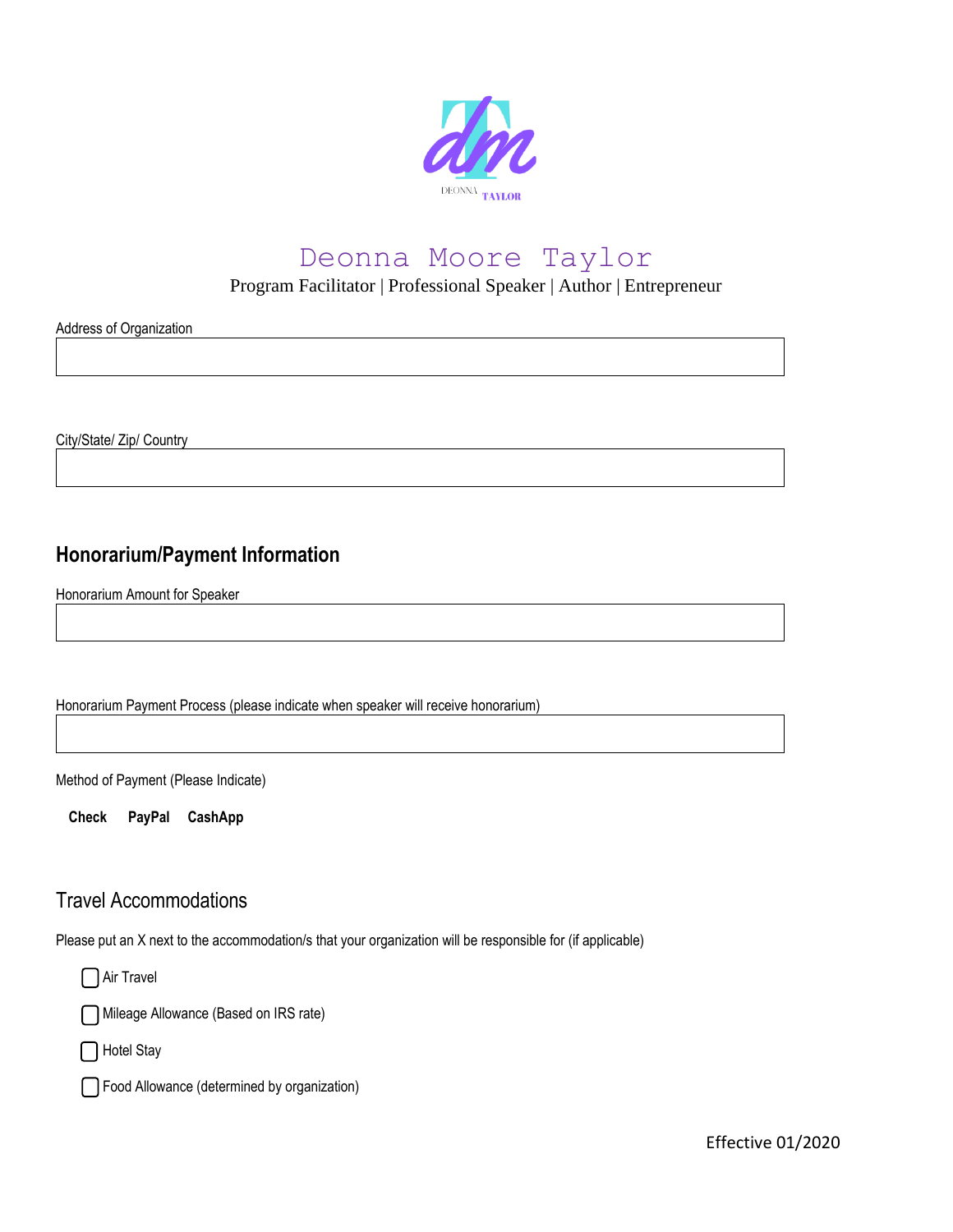

Program Facilitator | Professional Speaker | Author | Entrepreneur

Registration/Ticket Fee's

Other: \_\_\_\_\_\_\_\_\_\_\_\_\_\_\_

Will the organization make travel accommodations?

Note: Speaker reserves the right to request travel for up to two people depending upon the need. If travel accommodations are made by the requesting organization, all reservations must be approved by speaker or designated representative prior to booking.

#### Selling of Products and Goods

Will the speaker be allowed to sell books and products?

If yes, DMT Team requests that one standard size table be provided with two chairs. Break down and set up will be the responsibility of your organization. In addition, DMT Team may need assistance with retrieving books and set up for book signing upon request.

Other/Comments Please use this space to express any questions or concerns shared by the requesting organization.

Thank you in advance for your request. Your request will be carefully reviewed, and you will be notified of the decision within 3-5 business days from the date of submission. Please send an email to **speakingrequests@deonnamooretaylor.com** with any questions. Please make checks/money orders payable to DMT Coaching and Consulting. CashApp: \$TheLeaderStyle. PayPal: deonnagmoore@gmail.com. Any publications and marketing materials must be reviewed and approved by members of DMT Team prior to official distribution.

> We look forward to doing business with you. Thank you for considering Deonna Moore Taylor for your speaker!

> > Effective 01/2020